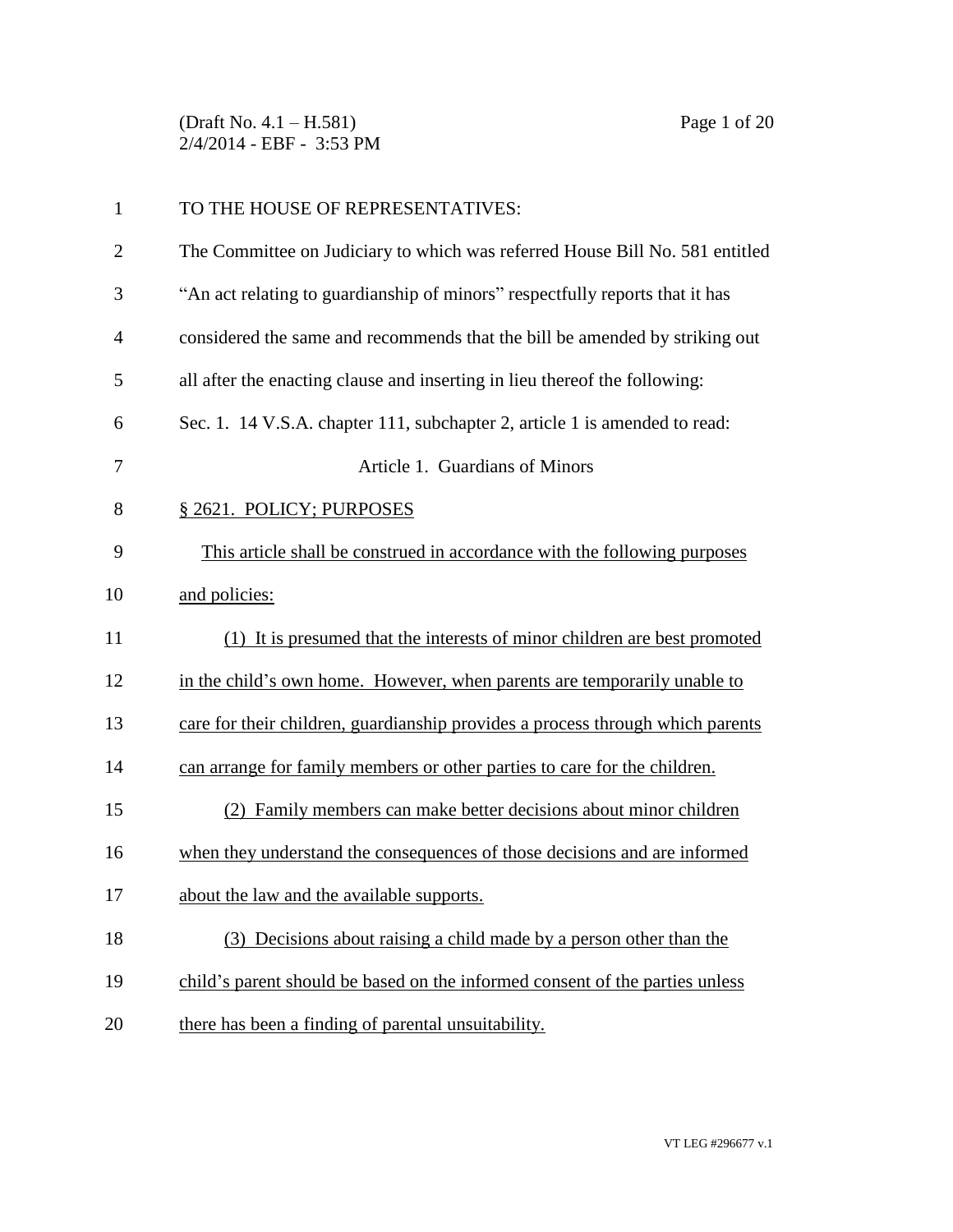(Draft No. 4.1 – H.581) Page 2 of 20 2/4/2014 - EBF - 3:53 PM

| $\mathbf{1}$   | (4) When the informed consent of the parents cannot be obtained,                |
|----------------|---------------------------------------------------------------------------------|
| $\overline{2}$ | parents have a fundamental liberty interest in raising their children unless a  |
| 3              | proposed guardian can show parental unsuitability by clear and convincing       |
| 4              | evidence.                                                                       |
| 5              | (5) Research demonstrates that timely reunification between parents and         |
| 6              | their children is more likely when children have safe and substantial contact   |
| 7              | with their parents.                                                             |
| 8              | (6) It is in the interests of all parties, including the children, that parents |
| 9              | and proposed guardians have a shared understanding about the length of time     |
| 10             | that they expect the guardianship to last, the circumstances under which the    |
| 11             | parents will resume care for their children, and the nature of the supports and |
| 12             | services that are available to assist them.                                     |
| 13             | § 2622. DEFINITIONS                                                             |
| 14             | As used in this article:                                                        |
| 15             | (1) "Child" means an individual who is under 18 years of age and who            |
| 16             | is the subject of a petition for guardianship filed pursuant to section 2623 of |
| 17             | this title.                                                                     |
| 18             | (2) "Child in need of guardianship" means:                                      |
| 19             | (A) A child who the parties consent is in need of adult care because            |
| 20             | of any one of the following:                                                    |
| 21             | The child's custodial parent has a serious or terminal illness.<br>(i)          |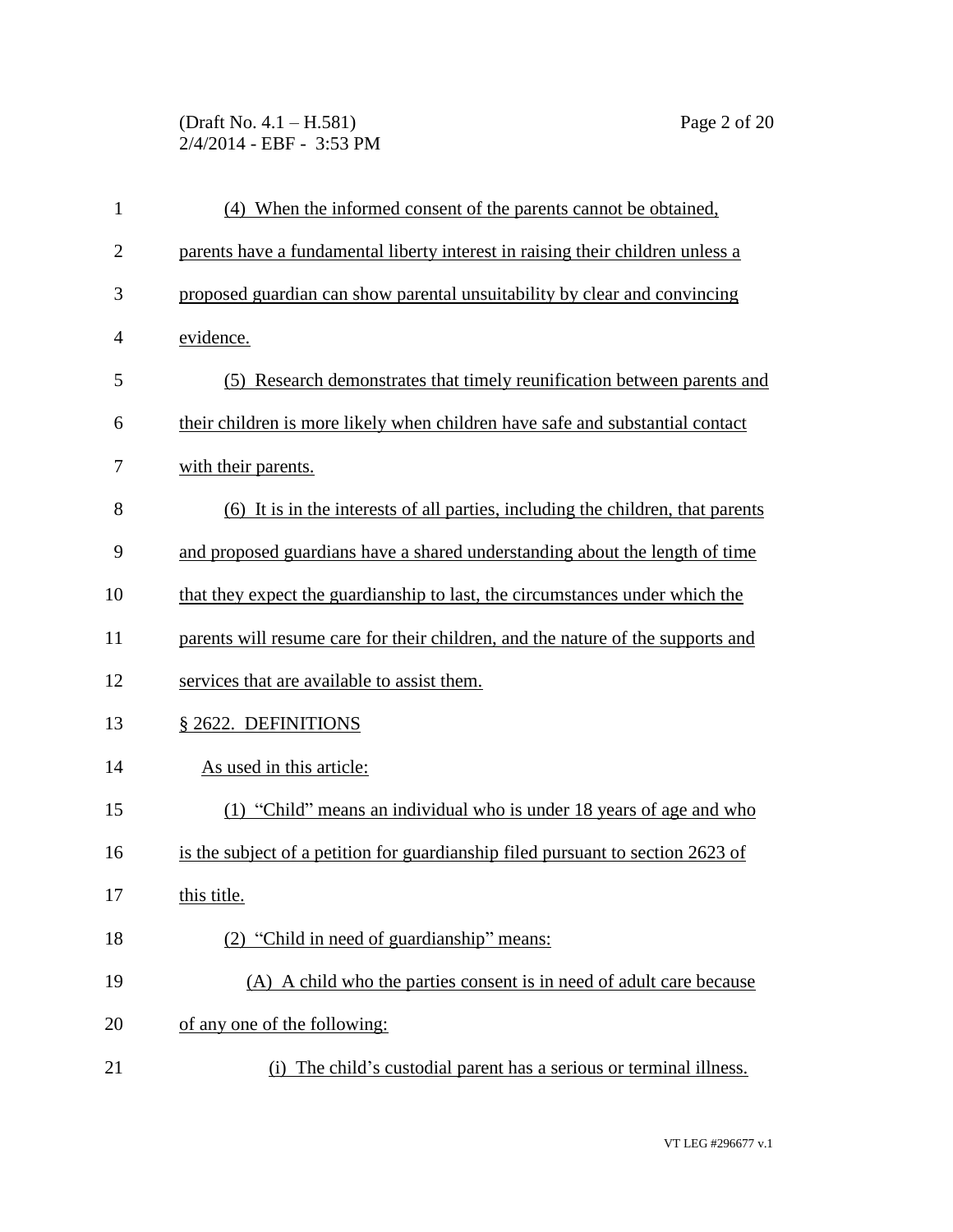(Draft No. 4.1 – H.581) Page 3 of 20 2/4/2014 - EBF - 3:53 PM

| $\mathbf{1}$   | (ii) A parent's physical or mental health prevents the parent from             |
|----------------|--------------------------------------------------------------------------------|
| $\overline{2}$ | providing proper care and supervision for the child.                           |
| 3              | The child's home is no longer habitable as the result of a<br>(iii)            |
| $\overline{4}$ | natural disaster.                                                              |
| 5              | (iv) A parent of the child is incarcerated.                                    |
| 6              | (v) A parent of the child is on active military duty.                          |
| 7              | (vi) The parties have articulated and agreed to another reason that            |
| 8              | guardianship is in the best interests of the child.                            |
| 9              | (B) A child who is:                                                            |
| 10             | (i) abandoned or abused by the child's parent;                                 |
| 11             | (ii) without proper parental care, subsistence, education, medical,            |
| 12             | or other care necessary for the child's well-being; or                         |
| 13             | (iii) without or beyond the control of the child's parent.                     |
| 14             | (3) "Custodial parent" means a parent who, at the time of the                  |
| 15             | commencement of the guardianship proceeding, has the right and                 |
| 16             | responsibility to provide the routine daily care and control of the child. The |
| 17             | rights of the custodial parent may be held solely or shared and may be subject |
| 18             | to the court-ordered right of the other parent to have contact with the child. |
| 19             | (4) "Interested person" means:                                                 |
| 20             | (A) a person who is not a party and with whom the child has resided            |
| 21             | within the 60-day period preceding the filing of the petition; or              |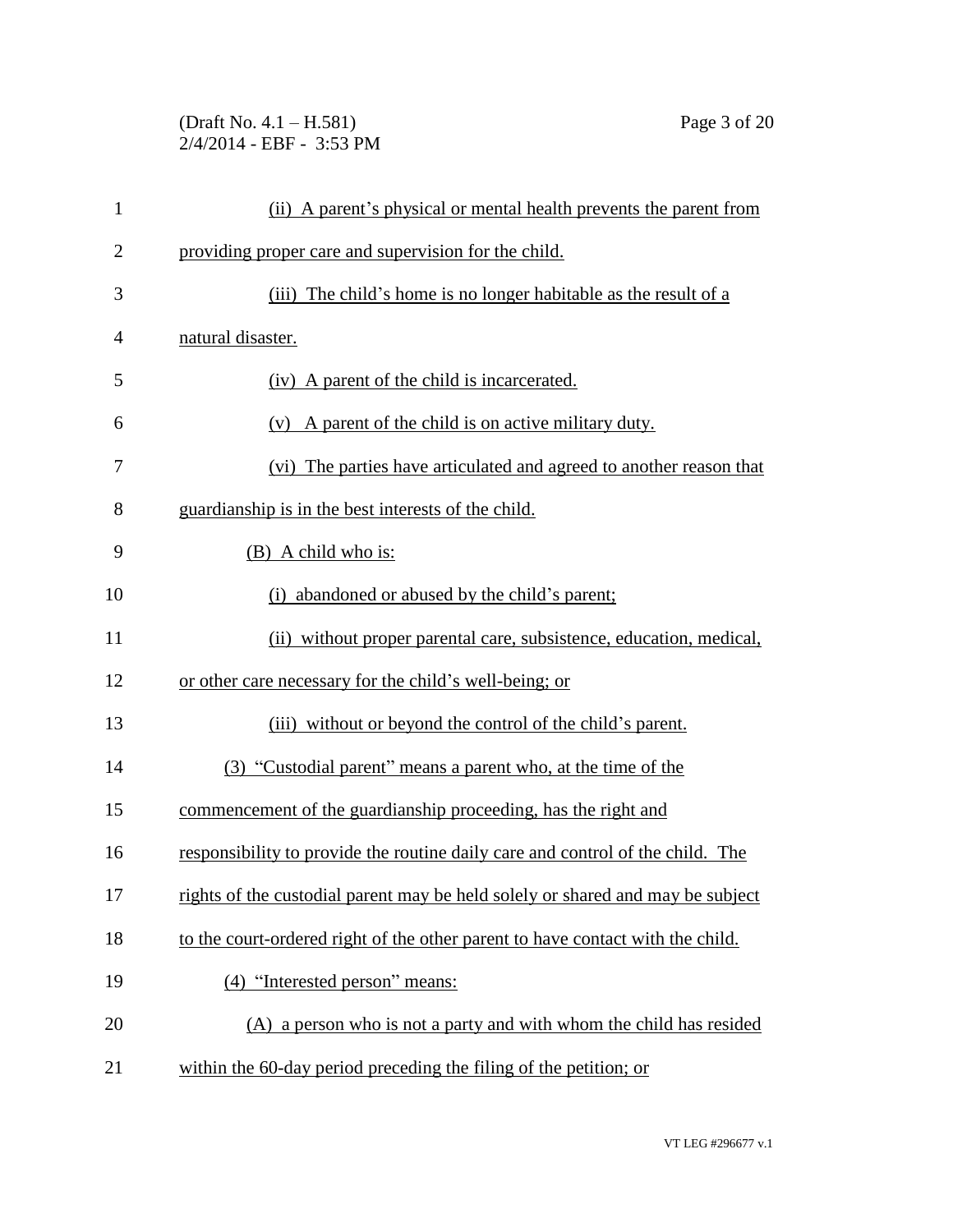(Draft No. 4.1 – H.581) Page 4 of 20 2/4/2014 - EBF - 3:53 PM

| $\mathbf{1}$   | (B) the Commissioner for Children and Families or designee if the                |
|----------------|----------------------------------------------------------------------------------|
| $\overline{2}$ | Department has an open case involving the child.                                 |
| 3              | (5) "Nonconsensual guardianship" means a guardianship with respect to            |
| 4              | which:                                                                           |
| 5              | (A) a parent is opposed to establishing the guardianship; or                     |
| 6              | (B) a parent seeks to terminate a guardianship that the parent                   |
| 7              | previously agreed to establish.                                                  |
| 8              | (6) "Noncustodial parent" means a parent who is not a custodial parent           |
| 9              | at the time of the commencement of the guardianship proceeding.                  |
| 10             | (7) "Parent" means a child's biological or adoptive parent, including            |
| 11             | custodial parents; noncustodial parents; parents with legal or physical          |
| 12             | responsibilities, or both; and parents whose rights have never been adjudicated. |
| 13             | (8) "Parent-child contact" means the right of a parent to have visitation        |
| 14             | with the child by court order.                                                   |
| 15             | (9) "Party" includes the child, the custodial parent, the noncustodial           |
| 16             | parent, and the proposed guardian.                                               |
| 17             | § 2623. PETITION FOR GUARDIANSHIP OF MINOR; VENUE; SERVICE                       |
| 18             | (a) A parent or a person interested in the welfare of a minor may file a         |
| 19             | petition with the Probate Division of the Superior Court for the appointment of  |
| 20             | a guardian for a child. The petition shall state:                                |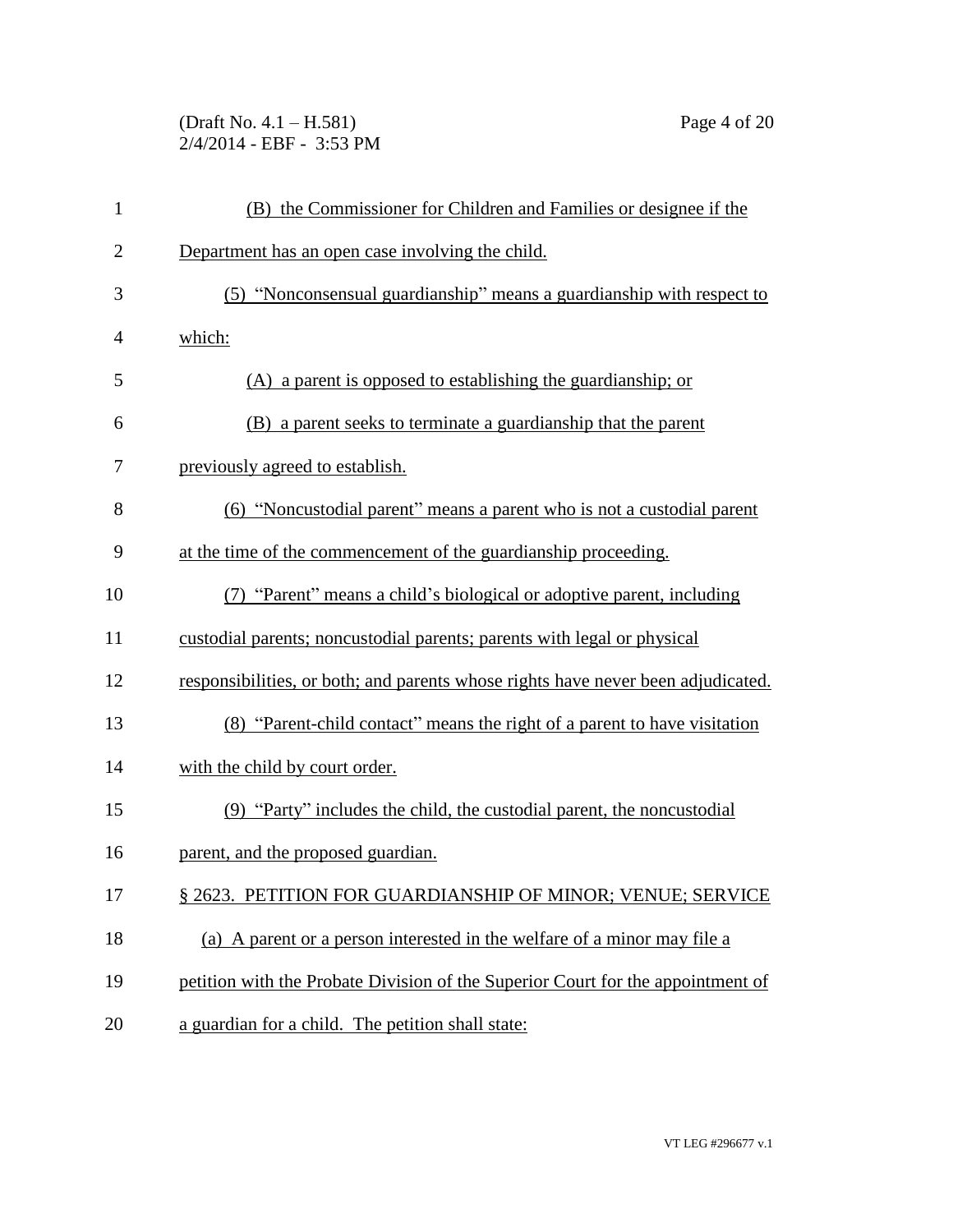## (Draft No. 4.1 – H.581) Page 5 of 20 2/4/2014 - EBF - 3:53 PM

| $\mathbf{1}$   | (1) the names and addresses of the parents, the child, and the proposed      |
|----------------|------------------------------------------------------------------------------|
| $\overline{2}$ | guardian;                                                                    |
| 3              | (2) the proposed guardian's relationship to the child;                       |
| $\overline{4}$ | (3) the names of all members of the proposed guardian's household and        |
| 5              | each person's relationship to the proposed guardian and the child;           |
| 6              | (4) that the child is alleged to be a child in need of guardianship;         |
| 7              | (5) specific reasons with supporting facts why guardianship is sought;       |
| 8              | (6) whether the parties agree that the child is in need of guardianship      |
| 9              | and that the proposed guardian should be appointed as guardian;              |
| 10             | the child's current school and grade level;                                  |
| 11             | (8) if the proposed guardian intends to change the child's current school,   |
| 12             | the name and location of the proposed new school and the estimated date when |
| 13             | the child would enroll;                                                      |
| 14             | (9) the places where the child has lived during the last five years, and     |
| 15             | the names and present addresses of the persons with whom the child has lived |
| 16             | during that period;                                                          |
| 17             | (10) any prior or current court proceedings, child support matters, or       |
| 18             | parent-child contact orders involving the child; and                         |
| 19             | (11) any previous involvement with the child by the Department for           |
| 20             | Children and Families.                                                       |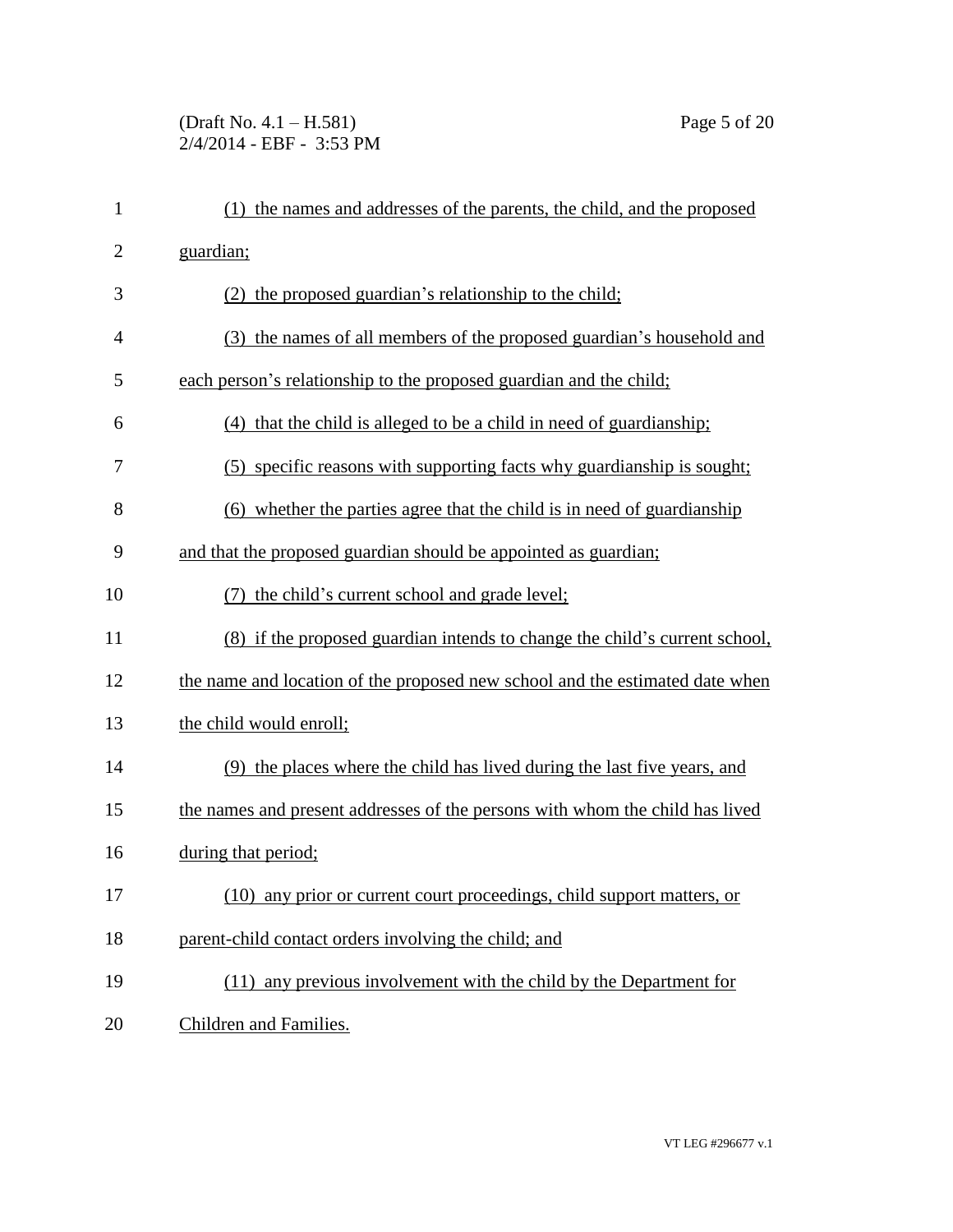(Draft No. 4.1 – H.581) Page 6 of 20 2/4/2014 - EBF - 3:53 PM

| $\mathbf{1}$   | (b) A petition for guardianship of a child under this section shall be filed:      |
|----------------|------------------------------------------------------------------------------------|
| $\overline{c}$ | (1) if the parties consent, in the Probate Division of the county where            |
| 3              | the child resides or the proposed guardian resides;                                |
| 4              | (2) if the parties do not consent and the child is not subject to an existing      |
| 5              | guardianship, in the Probate Division of the county where the child has had his    |
| 6              | or her primary residence for the previous six months;                              |
| 7              | (3) if the parties do not consent and the child is subject to an existing          |
| 8              | guardianship, in the Probate Division of the county where the guardian resides.    |
| 9              | $(c)(1)$ A petition for guardianship of a child under this section shall be        |
| 10             | served on all parties and interested persons as provided by Rule 4 of the          |
| 11             | Vermont Rules of Probate Procedure.                                                |
| 12             | $(2)(A)$ The Probate Division may waive the notice requirements of                 |
| 13             | subdivision (1) of this subsection (c) with respect to a parent if the Court finds |
| 14             | that:                                                                              |
| 15             | (i) the identity of the parent is unknown; or                                      |
| 16             | (ii) the location of the parent is unknown and cannot be                           |
| 17             | determined with reasonable effort.                                                 |
| 18             | (B) After a guardianship for a child is created, the Probate Division              |
| 19             | shall reopen the proceeding at the request of a parent of the child who did not    |
| 20             | receive notice of the proceeding as required by this subsection.                   |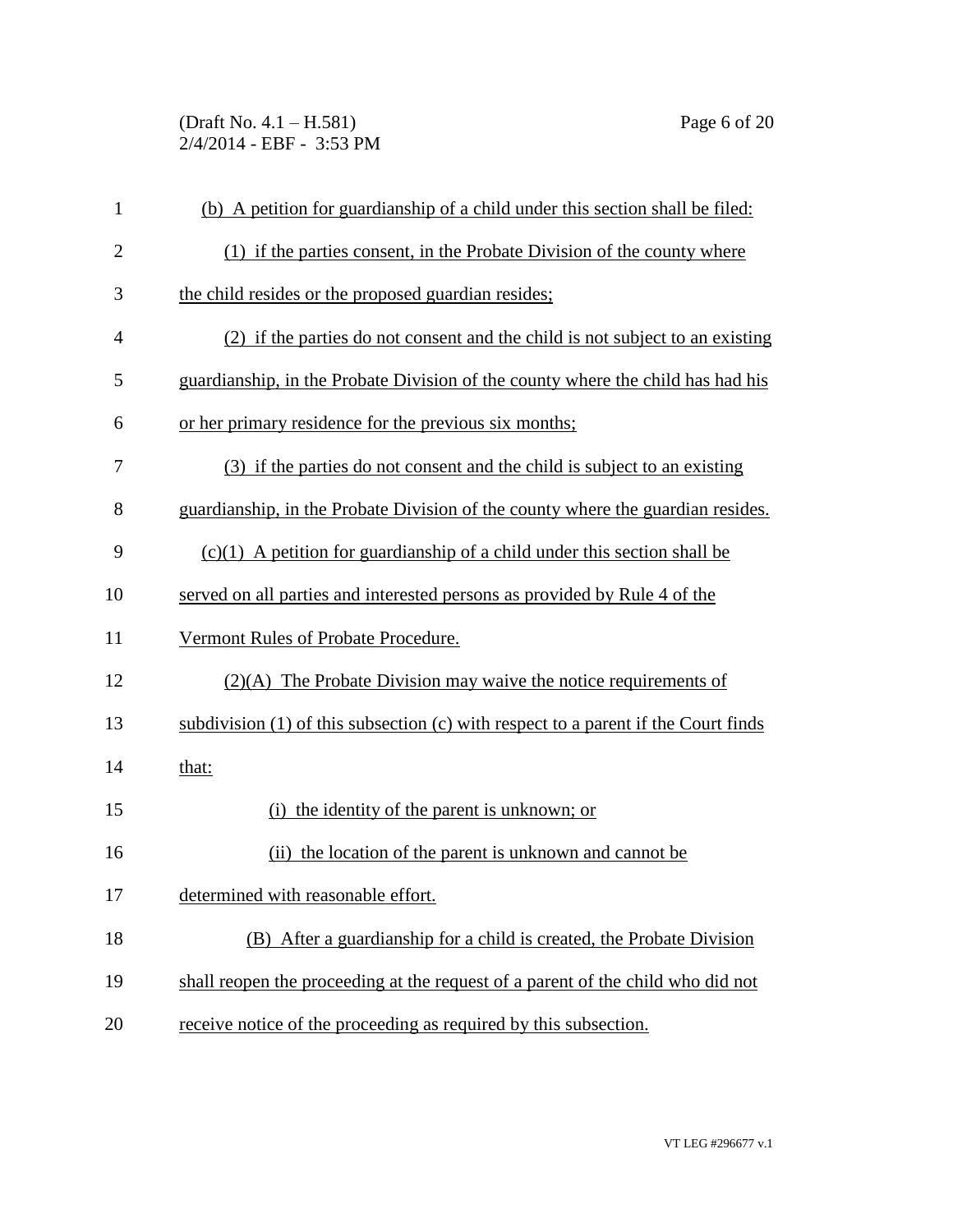(Draft No. 4.1 – H.581) Page 7 of 20 2/4/2014 - EBF - 3:53 PM

| $\mathbf{1}$   | § 2624. JURISDICTION; TRANSFER TO FAMILY DIVISION                                  |
|----------------|------------------------------------------------------------------------------------|
| $\overline{2}$ | (a) Except as provided in subsection (b) of this section, the Probate              |
| 3              | Division shall have exclusive jurisdiction over proceedings under this article     |
| $\overline{4}$ | involving guardianship of minors.                                                  |
| 5              | $(b)(1)(A)$ A custodial minor guardianship proceeding brought in the               |
| 6              | Probate Division under this article shall be transferred to the Family Division if |
| 7              | there is an open proceeding in the Family Division involving custody of the        |
| 8              | same child who is the subject of the guardianship proceeding in the Probate        |
| 9              | Division.                                                                          |
| 10             | (B) A minor guardianship proceeding brought in the Probate Division                |
| 11             | under this article may be transferred to the Family Division on motion of a        |
| 12             | party or on the court's own motion if any of the parties to the probate            |
| 13             | proceeding was a party to a closed divorce proceeding in the Family Division       |
| 14             | involving custody of the same child who is the subject of the guardianship         |
| 15             | proceeding in the Probate Division.                                                |
| 16             | $(2)(A)$ When a minor guardianship proceeding is transferred from the              |
| 17             | <b>Probate Division to the Family Division pursuant to subdivision (1) of this</b> |
| 18             | subsection (b), the Probate judge and a Superior judge assigned to the Family      |
| 19             | Division shall confer regarding jurisdiction over the proceeding. Except as        |
| 20             | provided in subdivision $(B)$ of this subdivision $(2)$ , all communications       |
| 21             | between the Probate judge and the Superior judge under this subsection shall       |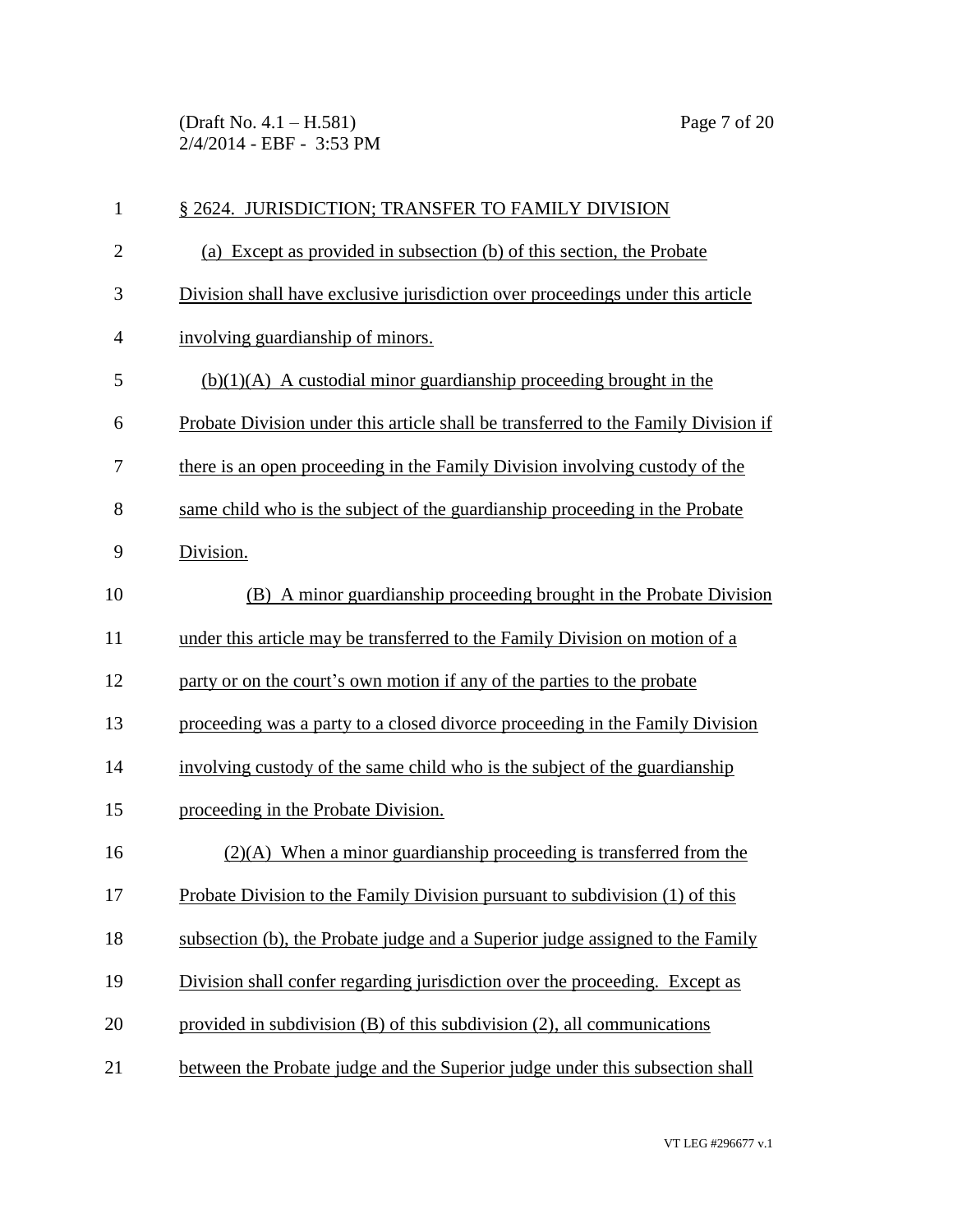(Draft No. 4.1 – H.581) Page 8 of 20 2/4/2014 - EBF - 3:53 PM

| $\mathbf{1}$   | be on the record. Whenever possible, a party shall be provided notice of the   |
|----------------|--------------------------------------------------------------------------------|
| $\overline{2}$ | communication and an opportunity to be present when it occurs. A party who     |
| 3              | is unable to be present for the communication shall be provided access to the  |
| $\overline{4}$ | record.                                                                        |
| 5              | (B) It shall not be necessary to inform the parties about or make a            |
| 6              | record of a communication between the Probate judge and the Superior judge     |
| 7              | under this subsection (b) if the communication involves scheduling, calendars, |
| 8              | court records, or other similar administrative matters.                        |
| 9              | (C) After the Superior judge and Probate judge confer under                    |
| 10             | subdivision $(2)(A)$ of this subsection (b), the Superior judge may:           |
| 11             | (i) consolidate the minor guardianship case with the pending                   |
| 12             | matter in the Family Division and determine whether a guardianship should be   |
| 13             | established under this article; or                                             |
| 14             | (ii) transfer the guardianship petition back to the Probate Division           |
| 15             | for further proceedings after the pending matter in the Family Division has    |
| 16             | been adjudicated.                                                              |
| 17             | (D) If a guardianship is established by the Family Division pursuant           |
| 18             | to subdivision $(2)(C)(i)$ of this subsection, the guardianship case shall be  |
| 19             | transferred back to the Probate Division for ongoing monitoring pursuant to    |
| 20             | section 2631 of this title.                                                    |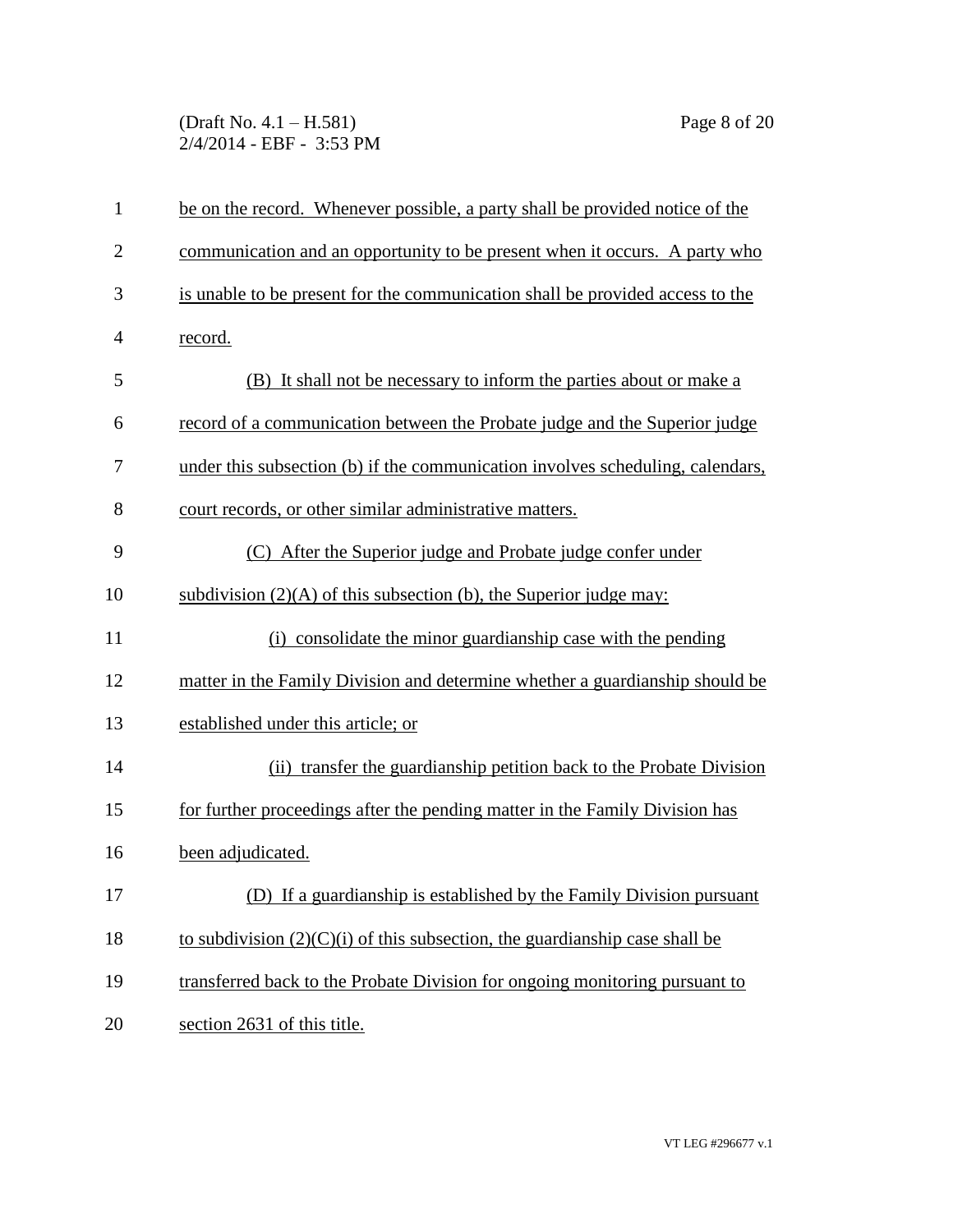(Draft No. 4.1 – H.581) Page 9 of 20 2/4/2014 - EBF - 3:53 PM

| $\mathbf{1}$   | § 2625. HEARING; COUNSEL; GUARDIAN AD LITEM                                     |
|----------------|---------------------------------------------------------------------------------|
| $\overline{c}$ | (a) The Probate Division shall schedule a hearing upon the filing of the        |
| 3              | petition and shall provide notice of the hearing to all parties and interested  |
| $\overline{4}$ | persons who were provided notice under subdivision $2623(c)(1)$ of this title.  |
| 5              | (b) The child shall attend the hearing if he or she is 14 years of age or older |
| 6              | unless the child's presence is excused by the Court for good cause. The child   |
| 7              | may attend the hearing if he or she is less than 14 years of age.               |
| 8              | (c) The Court shall appoint counsel for the child if the child will be called   |
| 9              | as a witness. In all other cases, the Court may appoint counsel for the child.  |
| 10             | $(d)(1)$ The child may be called as a witness only if the Court finds after     |
| 11             | hearing that:                                                                   |
| 12             | (A) the child's testimony is necessary to assist the Court in                   |
| 13             | determining the issue before it;                                                |
| 14             | (B) the probative value of the child's testimony outweighs the                  |
| 15             | potential detriment to the child; and                                           |
| 16             | the evidence sought is not reasonably available by any other<br>(C)             |
| 17             | means.                                                                          |
| 18             | The examination of a child called as a witness may be conducted by              |
| 19             | the Court in chambers in the presence of such other persons as the Court may    |
| 20             | specify and shall be recorded.                                                  |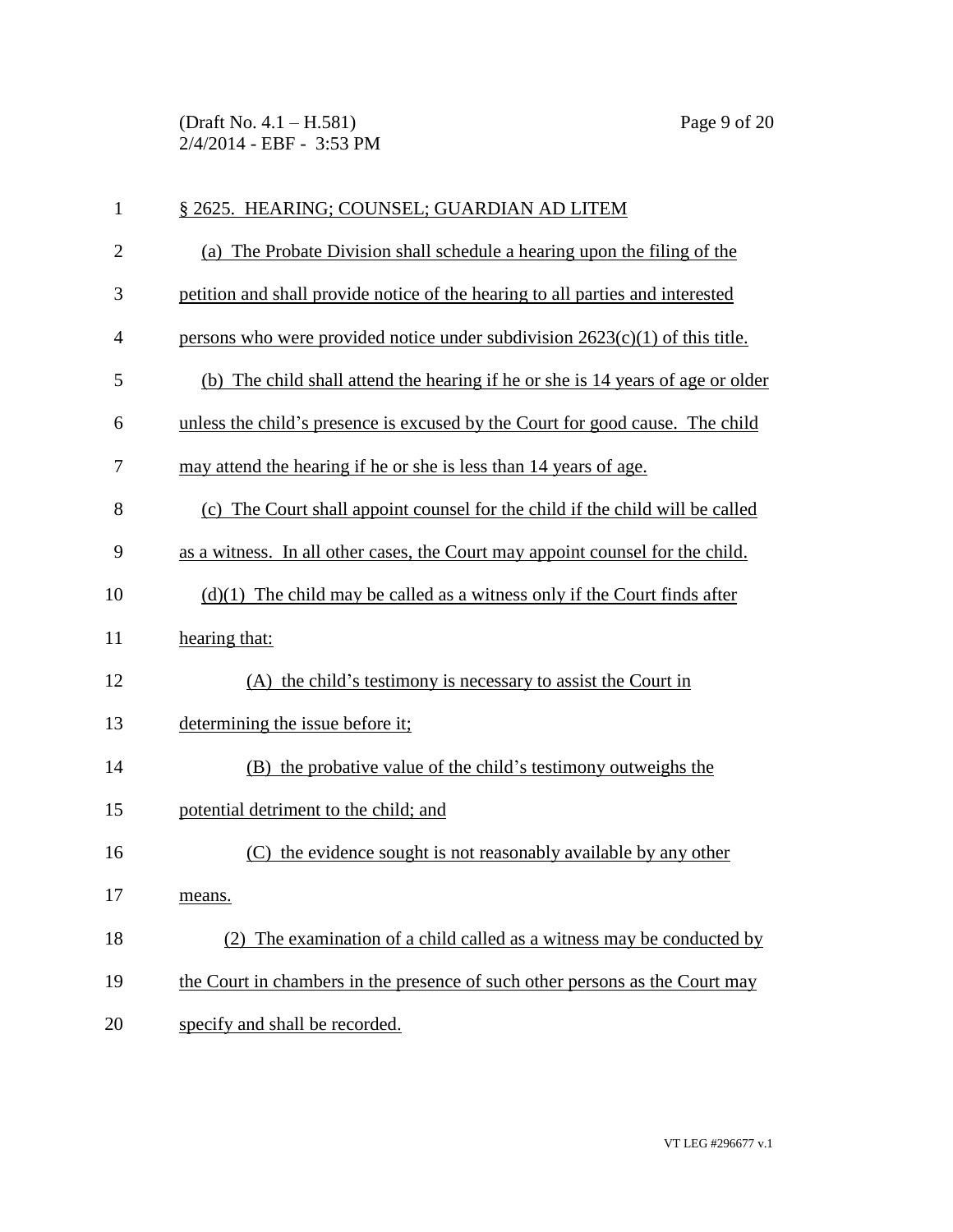(Draft No. 4.1 – H.581) Page 10 of 20 2/4/2014 - EBF - 3:53 PM

| $\mathbf{1}$   | (e) The Court may appoint a guardian ad litem for the child on motion of a               |
|----------------|------------------------------------------------------------------------------------------|
| $\overline{2}$ | party or on the Court's own motion.                                                      |
| 3              | $(f)(1)$ The Court may grant an emergency guardianship petition filed                    |
| 4              | ex parte by the proposed guardian if the Court finds that:                               |
| 5              | (A) both parents are deceased or medically incapacitated; and                            |
| 6              | (B) the best interests of the child require that a guardian be appointed                 |
| 7              | without delay and before a hearing is held.                                              |
| 8              | (2) If the Court grants an emergency guardianship petition pursuant to                   |
| 9              | subdivision $(1)$ of this subsection $(e)$ , it shall schedule a hearing on the petition |
| 10             | as soon as practicable and in no event more than 72 hours after the petition is          |
| 11             | filed.                                                                                   |
| 12             | § 2626. CONSENSUAL GUARDIANSHIP                                                          |
| 13             | (a) If the petition requests a consensual guardianship, the petition shall               |
| 14             | include a consent signed by the custodial parent or parents verifying that the           |
| 15             | parent or parents understand the nature of the guardianship, knowingly waive             |
| 16             | their parental rights, and voluntarily consent to the guardianship. The consent          |
| 17             | required by this subsection shall be on a form approved by the Court                     |
| 18             | Administrator.                                                                           |
| 19             | (b) On or before the date of the hearing, the parties shall file an agreement            |
| 20             | between the proposed guardian and the parents. The agreement shall address:              |
| 21             | the guardian's responsibilities;<br>(1)                                                  |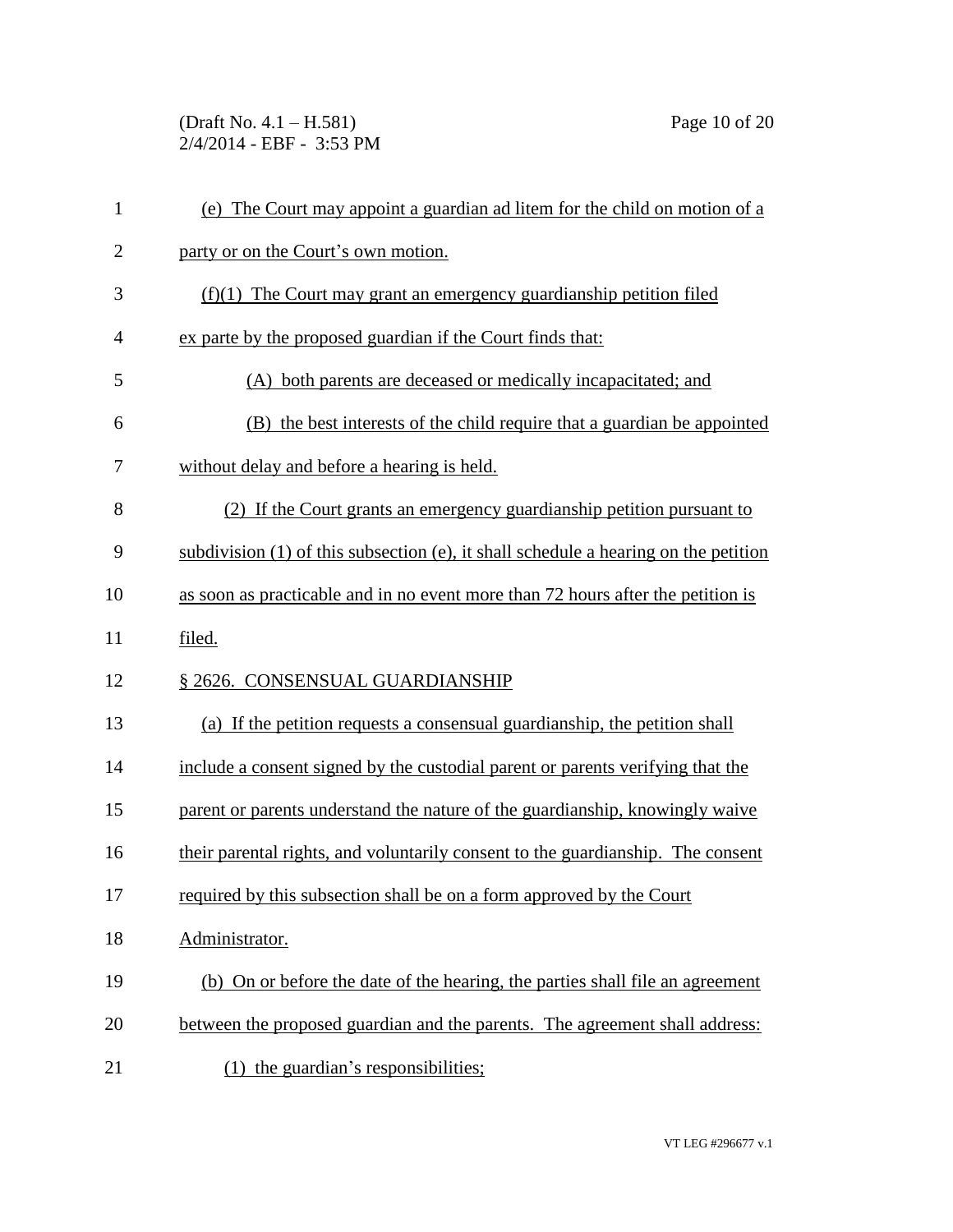(Draft No. 4.1 – H.581) Page 11 of 20 2/4/2014 - EBF - 3:53 PM

| $\mathbf{1}$   | (2) the expected duration of the guardianship; and                                 |
|----------------|------------------------------------------------------------------------------------|
| $\overline{2}$ | (3) parent-child contact and parental involvement in decision making.              |
| 3              | (b) Vermont Rule of Probate Procedure 43 (relaxed rules of evidence in             |
| 4              | probate proceedings) shall apply to hearings under this section.                   |
| 5              | (c) The Court shall grant the petition if it finds after the hearing by clear      |
| 6              | and convincing evidence that:                                                      |
| 7              | (1) the child is a child in need of guardianship as defined in subdivision         |
| 8              | $2622(2)(A)$ of this title;                                                        |
| 9              | (2) the child's parents had notice of the proceeding and knowingly and             |
| 10             | voluntarily waived their rights;                                                   |
| 11             | (3) the agreement is voluntary;                                                    |
| 12             | (4) the proposed guardian is suitable; and                                         |
| 13             | (5) the guardianship is in the best interests of the child.                        |
| 14             | (d) If the Court grants the petition, it shall approve the agreement at the        |
| 15             | hearing and issue an order establishing a guardianship under section 2628 of       |
| 16             | this title. The order shall be consistent with the terms of the parties' agreement |
| 17             | unless the Court finds that the agreement was not reached voluntarily or is not    |
| 18             | in the best interests of the child.                                                |
| 19             | § 2627. NONCONSENSUAL GUARDIANSHIP                                                 |
| 20             | (a) If the petition requests a nonconsensual guardianship, the burden shall        |
| 21             | be on the proposed guardian to establish by clear and convincing evidence that     |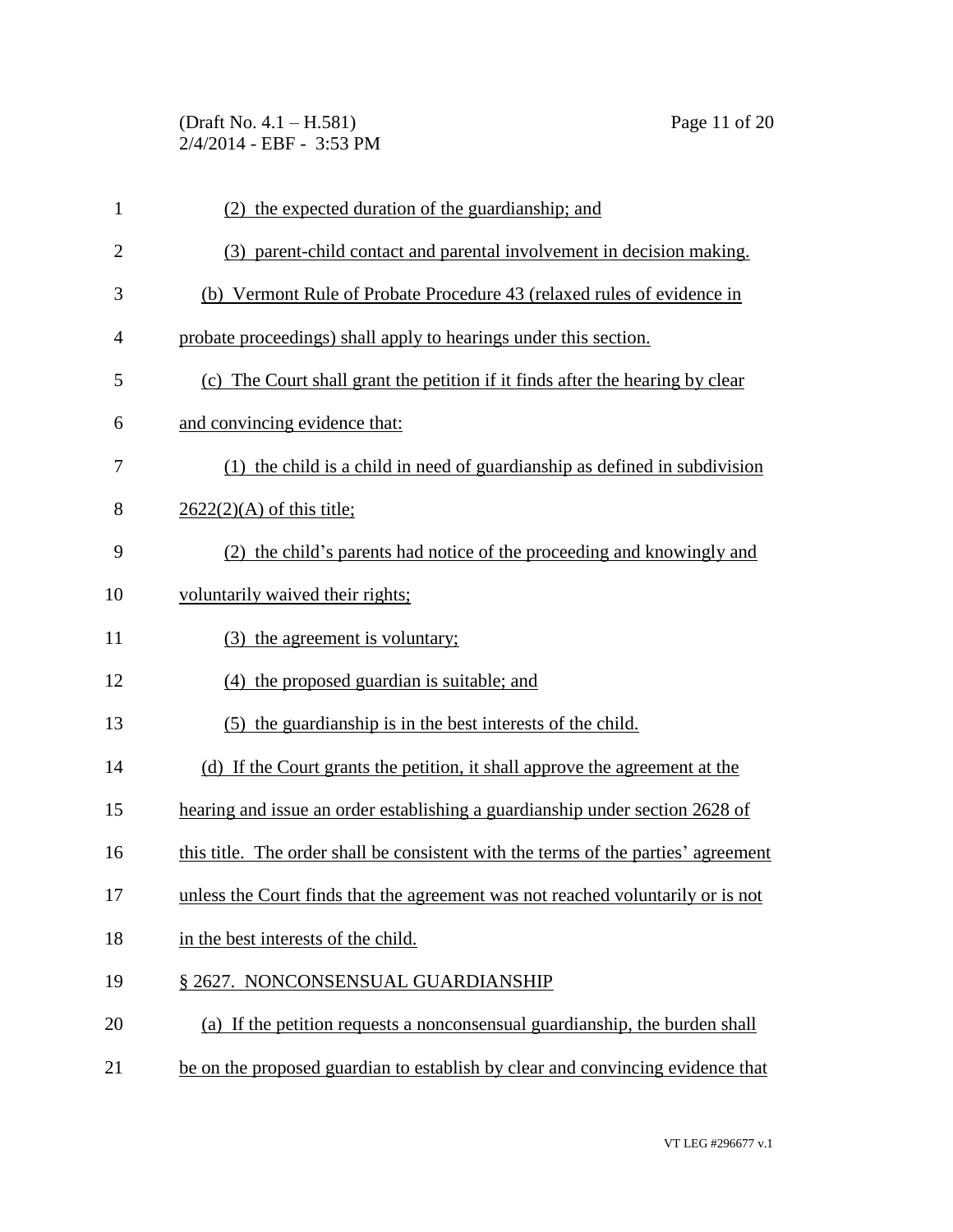(Draft No. 4.1 – H.581) Page 12 of 20 2/4/2014 - EBF - 3:53 PM

| $\mathbf{1}$   | the child is a child in need of guardianship as defined in subdivision             |
|----------------|------------------------------------------------------------------------------------|
| $\overline{2}$ | $2622(2)(B)$ of this title.                                                        |
| 3              | (b) The Vermont Rules of Evidence shall apply to a hearing under this              |
| 4              | section.                                                                           |
| 5              | (c) The Court shall grant the petition if it finds after the hearing by clear      |
| 6              | and convincing evidence that the proposed guardian is suitable and that the        |
| 7              | child is a child in need of guardianship as defined in subdivision $2622(2)(B)$ of |
| 8              | this title.                                                                        |
| 9              | (d) If the Court grants the petition, it shall issue an order establishing a       |
| 10             | guardianship under section 2628 of this title.                                     |
| 11             | § 2628. GUARDIANSHIP ORDER                                                         |
| 12             | (a) If the Court grants a petition for guardianship of a child under               |
| 13             | subsection $2626(c)$ or $2627(d)$ of this title, the Court shall enter an order    |
| 14             | establishing a guardianship and naming the proposed guardian as the child's        |
| 15             | guardian.                                                                          |
| 16             | (b) A guardianship order issued under this section shall include provisions        |
| 17             | addressing the following matters:                                                  |
| 18             | the powers and duties of the guardian consistent with section 2629 of<br>(1)       |
| 19             | this title;                                                                        |
| 20             | (2) the expected duration of the guardianship;                                     |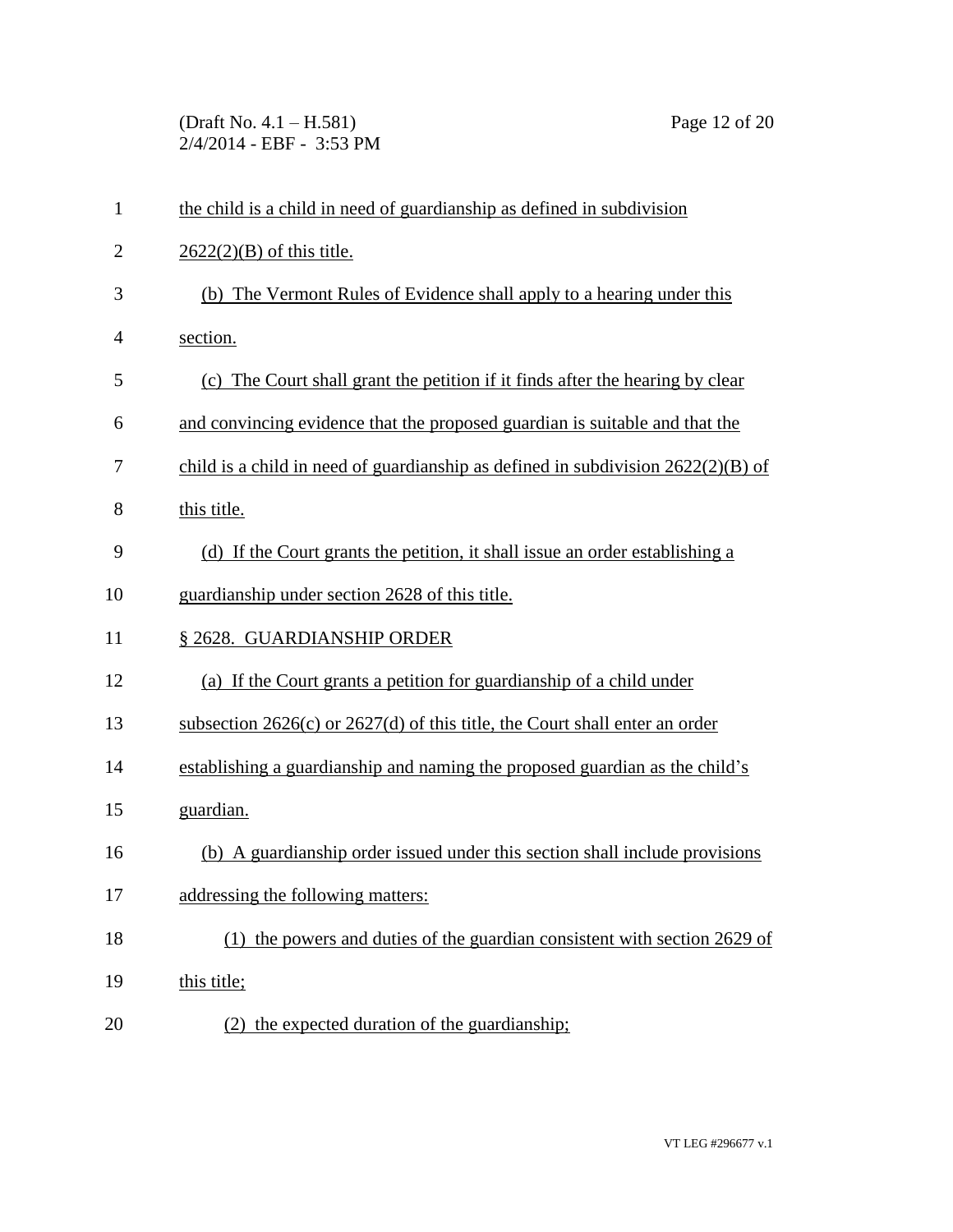(Draft No. 4.1 – H.581) Page 13 of 20 2/4/2014 - EBF - 3:53 PM

| $\mathbf{1}$   | $(3)$ a family plan that:                                                    |
|----------------|------------------------------------------------------------------------------|
| $\overline{2}$ | (A) in a consensual case is consistent with the parties' agreement; or       |
| 3              | (B) in a nonconsensual case includes, at a minimum, provisions that          |
| 4              | address parent-child contact consistent with section 2630 of this title; and |
| 5              | (4) the process for reviewing the order consistent with section 2631 of      |
| 6              | this title.                                                                  |
| 7              | § 2629. POWERS AND DUTIES OF GUARDIAN                                        |
| 8              | (a) The Court shall specify the powers and duties of the guardian in the     |
| 9              | guardianship order.                                                          |
| 10             | (b) The duties of a financial guardian shall include the duty to:            |
| 11             | (1) receive funds paid for the support of the child, including child         |
| 12             | support and government benefits;                                             |
| 13             | (2) apply any of the child's available money to meet the child's current     |
| 14             | needs, provided that money received as an inheritance or as the result of a  |
| 15             | lawsuit shall not be expended without prior Court approval;                  |
| 16             | (3) conserve for the child's future needs any money the child has that is    |
| 17             | not required to meet the child's current needs; and                          |
| 18             | (4) file an annual status report to the Probate Division accounting for the  |
| 19             | funds received and spent on behalf of the child.                             |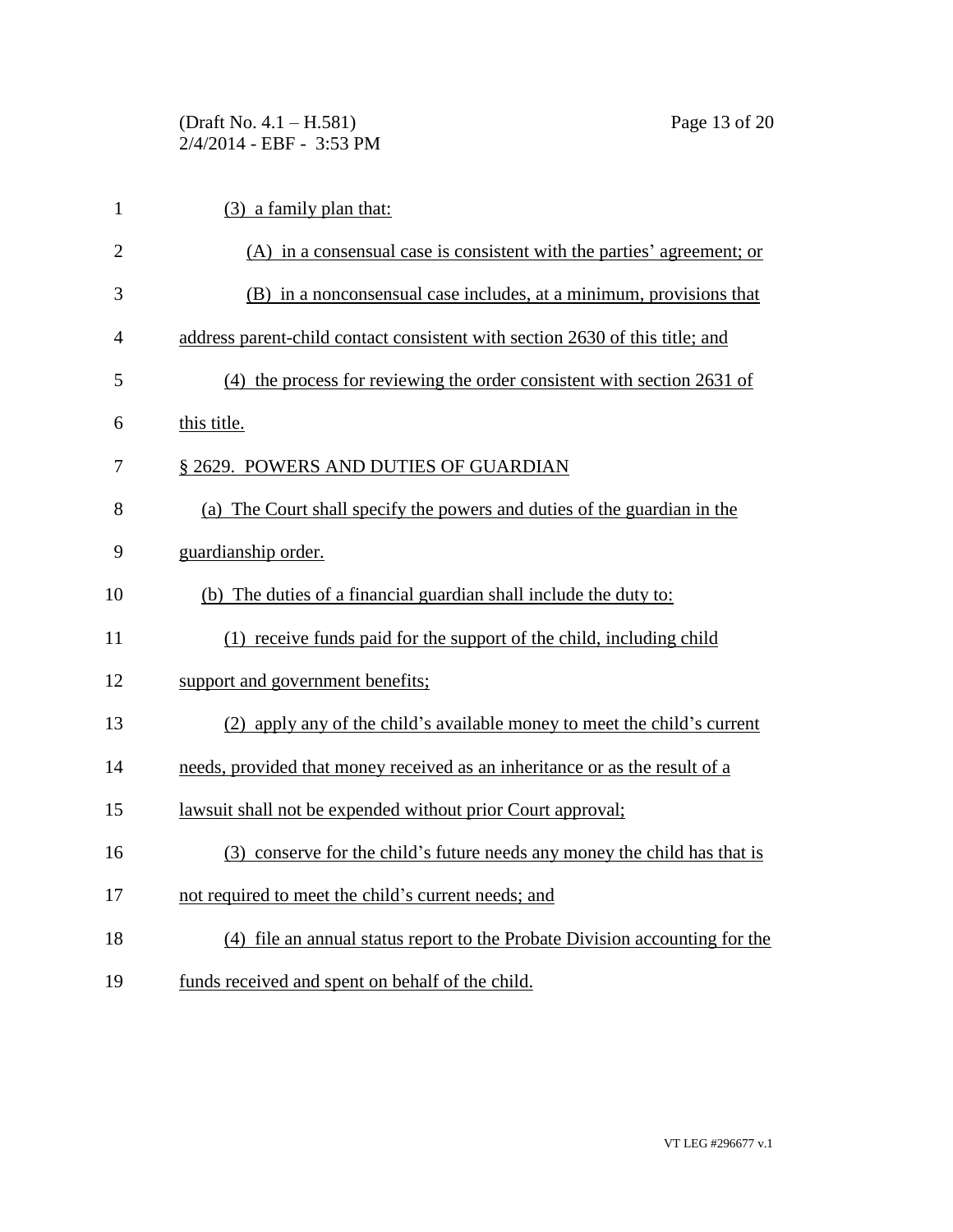(Draft No. 4.1 – H.581) Page 14 of 20 2/4/2014 - EBF - 3:53 PM

| $\mathbf{1}$   | (c) The duties of a custodial guardian shall include the duty to:                 |
|----------------|-----------------------------------------------------------------------------------|
| $\mathbf{2}$   | (1) take custody of the child and establish his or her place of residence,        |
| 3              | provided that a guardian shall not change the residence of the child to a         |
| $\overline{4}$ | location outside the State of Vermont without prior authorization by the Court    |
| 5              | following notice to the parties and an opportunity for hearing;                   |
| 6              | (2) make decisions related to the child's education;                              |
| 7              | (3) make decisions related to the child's physical and mental health,             |
| 8              | including consent to medical treatment and medication;                            |
| 9              | (4) make decisions concerning the child's contact with other persons,             |
| 10             | including the child's parents, provided that the guardian shall comply with all   |
| 11             | provisions of the guardianship order regarding parent-child contact; and          |
| 12             | (5) file an annual status report to the Probate Division, with a copy to          |
| 13             | each parent at his or her last known address, including the following             |
| 14             | information:                                                                      |
| 15             | (A) the current address of the child and each parent;                             |
| 16             | (B) the child's health care and health needs, including any medical               |
| 17             | and mental health services the child received;                                    |
| 18             | (C) the child's educational needs and progress, including the name of             |
| 19             | the child's school, day care, or other early education program, the child's grade |
| 20             | level, and the child's educational achievements;                                  |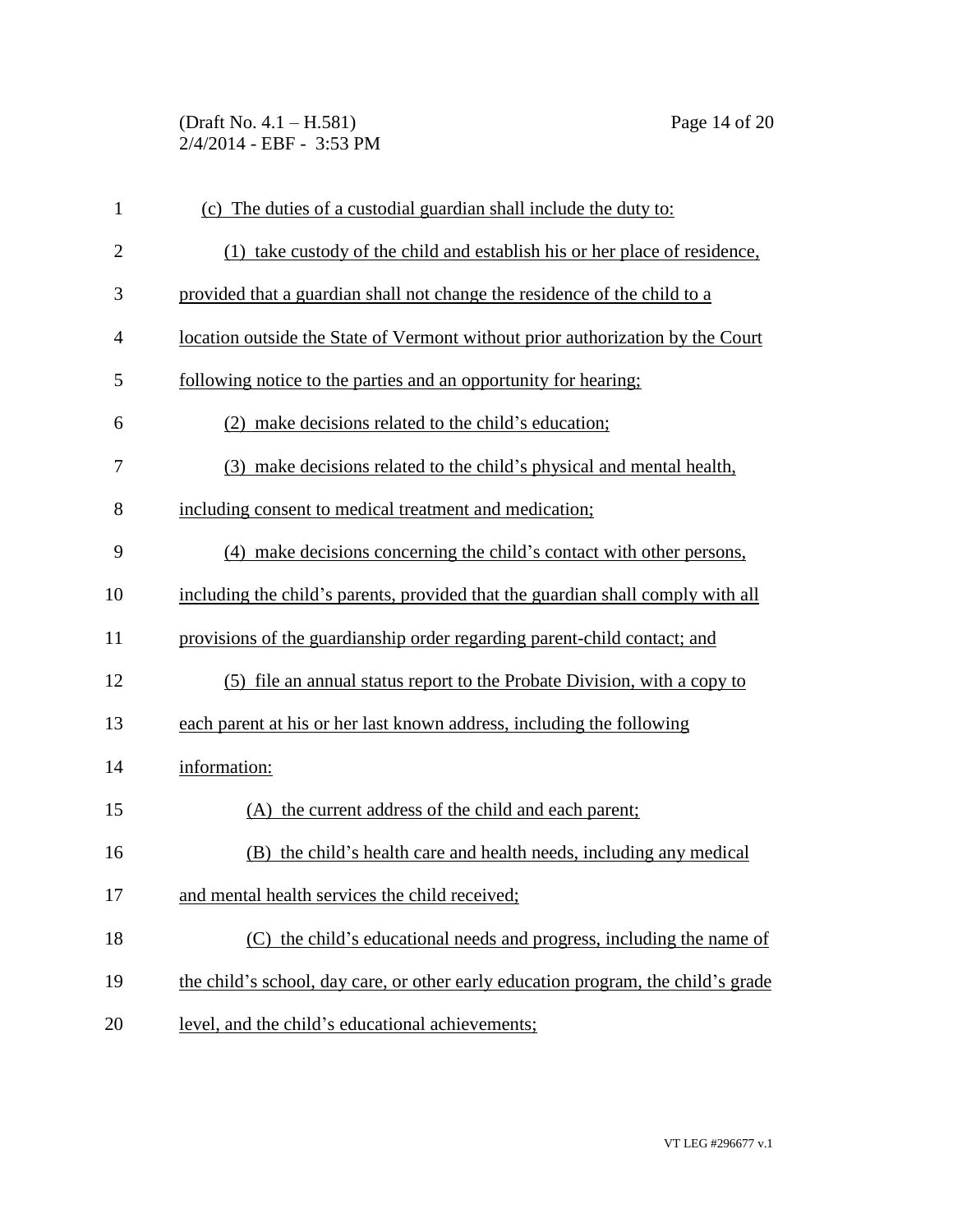(Draft No. 4.1 – H.581) Page 15 of 20 2/4/2014 - EBF - 3:53 PM

| $\mathbf{1}$   | (D) contact between the child and his or her parents, including the                |
|----------------|------------------------------------------------------------------------------------|
| $\overline{2}$ | frequency and duration of the contact and whether it was supervised;               |
| 3              | (E) how the parents have been involved in decision making for the                  |
| 4              | child;                                                                             |
| 5              | (F) how the guardian has carried out his or her responsibilities and               |
| 6              | duties, including efforts made to include the child's parents in the child's life; |
| 7              | (G) the child's strengths, challenges, and any other areas of                      |
| 8              | concern; and                                                                       |
| 9              | (H) recommendations with supporting reasons as to whether the                      |
| 10             | guardianship order should be continued, modified, or terminated.                   |
| 11             | § 2630. PARENT-CHILD CONTACT                                                       |
| 12             | (a) The guardian should:                                                           |
| 13             | (1) permit the child to have contact of reasonable duration and                    |
| 14             | frequency with the child's parents and siblings; and                               |
| 15             | (2) abide by and ensure the child is available for contact with a                  |
| 16             | noncustodial parent pursuant to an existing parent-child contact order issued by   |
| 17             | the Family Division.                                                               |
| 18             | (b) If the proposed guardian and the parents are unable to agree on a              |
| 19             | schedule for parent-child contact, either party may file a motion requesting the   |
| 20             | Probate Division to establish a parent-child contact schedule.                     |
| 21             | § 2631. REPORTS; REVIEW HEARING                                                    |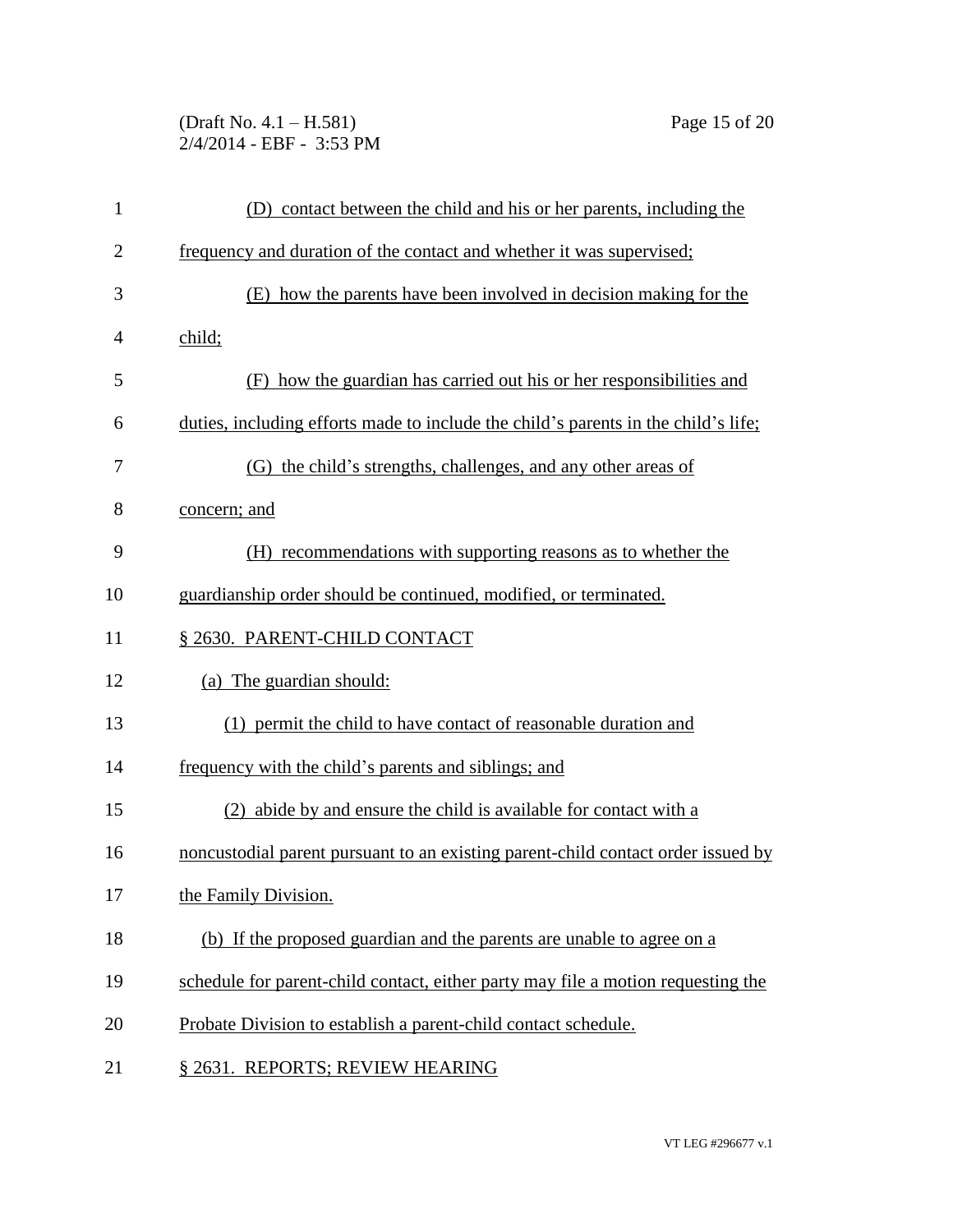(Draft No. 4.1 – H.581) Page 16 of 20 2/4/2014 - EBF - 3:53 PM

| $\mathbf{1}$   | (a) The guardian shall file an annual status report to the Probate Division        |
|----------------|------------------------------------------------------------------------------------|
| $\overline{2}$ | pursuant to subdivisions $2629(b)(4)$ and $2629(c)(5)$ of this title, and shall    |
| 3              | provide copies of the report to each parent at his or her last known address.      |
| $\overline{4}$ | The Court may order that a status report be filed more frequently than once        |
| 5              | per year.                                                                          |
| 6              | (b) The Probate Division may set a hearing to review a report required by          |
| 7              | subsection (a) of this section or to determine progress with the family plan       |
| 8              | required by subdivision $2628(b)(3)$ of this title. The Court shall provide notice |
| 9              | of the hearing to all parties and interested persons.                              |
| 10             | § 2632. TERMINATION                                                                |
| 11             | (a) A parent may file a motion to terminate a guardianship at any time. The        |
| 12             | motion shall be filed with the Probate Division that issued the guardianship       |
| 13             | order and served on all parties and interested persons.                            |
| 14             | $(b)(1)$ If the motion to terminate is made with respect to a consensual           |
| 15             | guardianship established under section 2626 of this title, the Court shall grant   |
| 16             | the motion and terminate the guardianship unless the guardian files a motion to    |
| 17             | continue the guardianship within 30 days after the motion to terminate is          |
| 18             | served.                                                                            |
| 19             | (2) If the guardian files a motion to continue the guardianship, the               |
| 20             | matter shall be set for hearing and treated as a nonconsensual guardianship        |
| 21             | proceeding under section 2627 of this title. The parent shall not be required to   |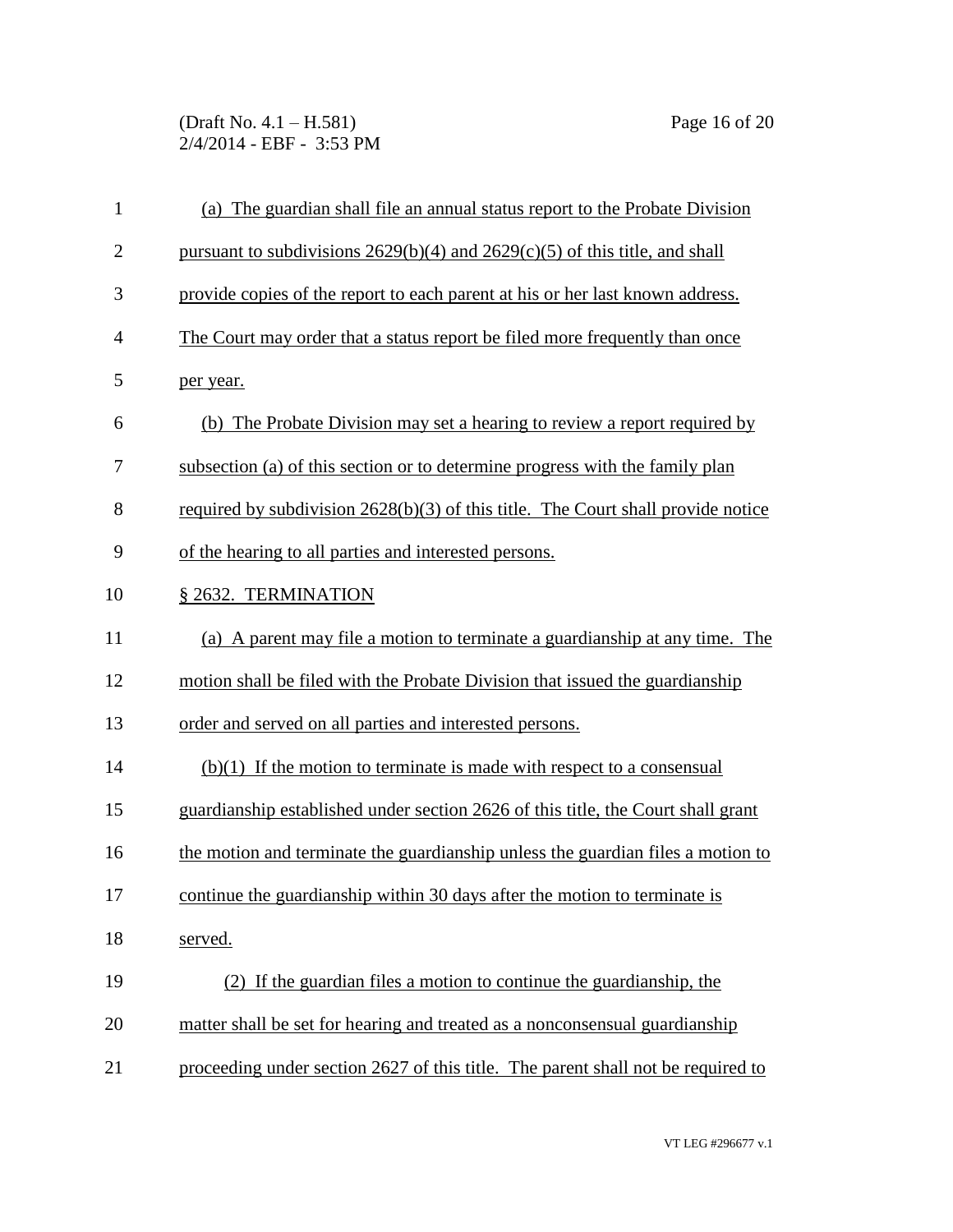(Draft No. 4.1 – H.581) Page 17 of 20 2/4/2014 - EBF - 3:53 PM

| $\mathbf{1}$   | show a change in circumstances, and the Court shall not grant the motion to      |
|----------------|----------------------------------------------------------------------------------|
| $\mathbf{2}$   | continue the guardianship unless the guardian establishes by clear and           |
| 3              | convincing evidence that the minor is a child in need of guardianship under      |
| $\overline{4}$ | subdivision $2622(2)(B)$ of this title.                                          |
| 5              | (3) If the Court grants the motion to continue, it shall issue an order          |
| 6              | establishing a guardianship under section 2628 of this title.                    |
| 7              | $(c)(1)$ If the motion to terminate the guardianship is made with respect to a   |
| 8              | nonconsensual guardianship established under section 2627 or subdivision         |
| 9              | $2632(b)(3)$ of this title, the Court shall dismiss the motion unless the parent |
| 10             | establishes that a change in circumstances has occurred since the previous       |
| 11             | guardianship order was issued.                                                   |
| 12             | (2) If the Court finds that a change in circumstances has occurred since         |
| 13             | the previous guardianship order was issued, the Court shall grant the motion to  |
| 14             | terminate the guardianship unless the guardian establishes by clear and          |
| 15             | convincing evidence that the minor is a child in need of guardianship under      |
| 16             | subdivision $2622(2)(B)$ of this title.                                          |
| 17             | § 2633. APPEALS                                                                  |
| 18             | Notwithstanding 12 V.S.A. § 2551 or 2553, the Vermont Supreme Court              |
| 19             | shall have appellate jurisdiction over orders of the Probate Division issued     |
| 20             | under this article.                                                              |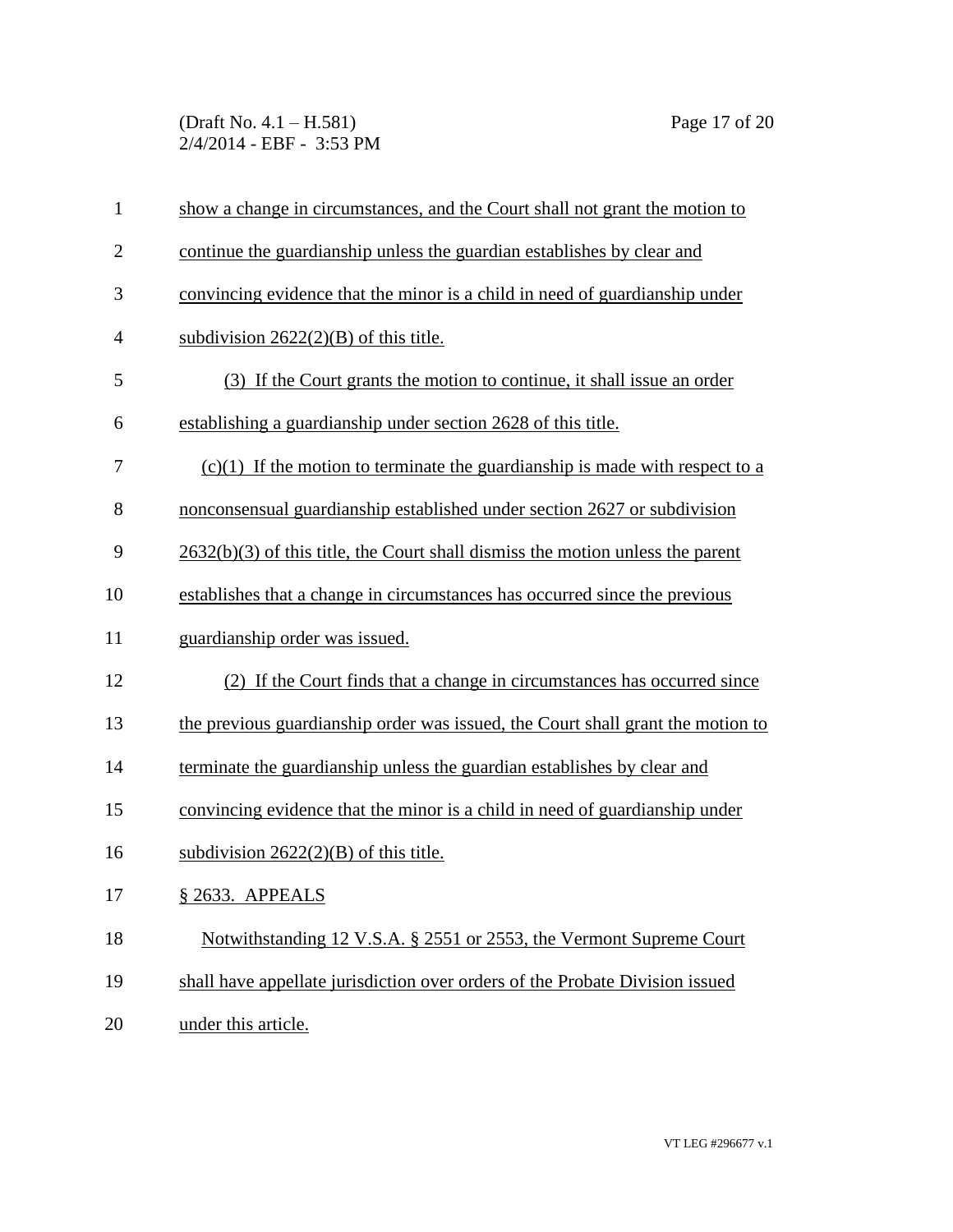(Draft No. 4.1 – H.581) Page 18 of 20 2/4/2014 - EBF - 3:53 PM

| $\mathbf{1}$   | § 2634. DEPARTMENT FOR CHILDREN AND FAMILIES POLICY                                |
|----------------|------------------------------------------------------------------------------------|
| $\mathbf{2}$   | The Department for Children and Families shall adopt a policy defining its         |
| 3              | role with respect to families who establish a guardianship under this article.     |
| $\overline{4}$ | The policy shall be consistent with the following principles:                      |
| 5              | (1) When the Family Services Division (FSD) is conducting an                       |
| 6              | investigation or assessment related to child safety and the child cannot remain    |
| 7              | safely at home, it is appropriate to work with the family on an alternative living |
| 8              | arrangement for the child with a relative only if the situation is anticipated to  |
| 9              | resolve within 30 days. If the situation is not expected to resolve within that    |
| 10             | period, a child in need of supervision (CHINS) petition should be sought.          |
| 11             | (2) When it is necessary for a child to be in the care of an alternative           |
| 12             | caretaker for an extended period in order to address identified dangers, it is not |
| 13             | appropriate for the social worker to encourage or recommend that the family        |
| 14             | address those dangers by establishing a minor guardianship in the Probate          |
| 15             | Division. However, there are times when the family may independently decide        |
| 16             | to file a petition for minor guardianship. The social worker shall make it clear   |
| 17             | that whether to file the petition is the family's choice.                          |
| 18             | (3) In response to a request from the Probate judge, the FSD social                |
| 19             | worker shall attend a Court hearing and provide information relevant to the        |
| 20             | proceeding.                                                                        |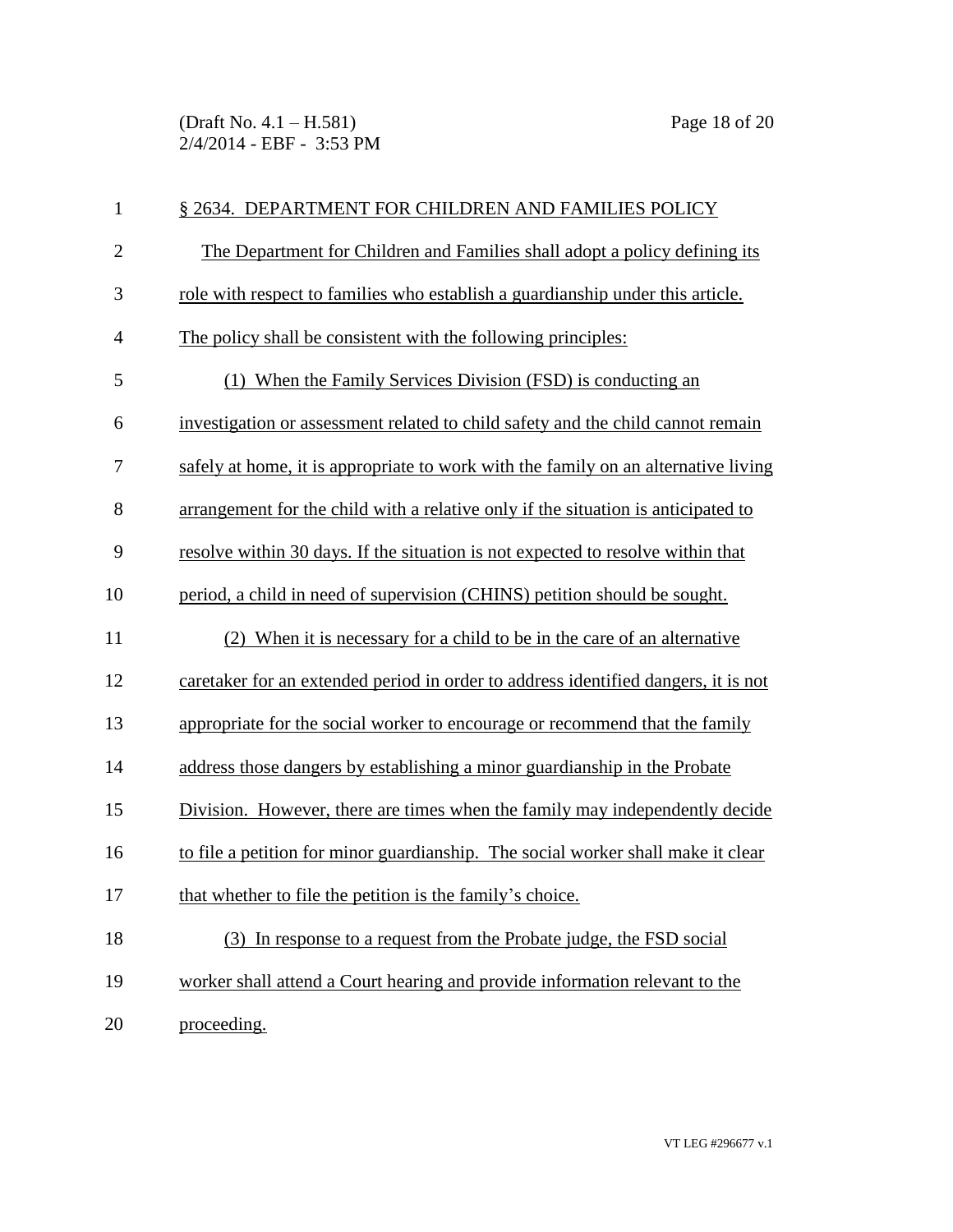(Draft No. 4.1 – H.581) Page 19 of 20 2/4/2014 - EBF - 3:53 PM

| $\mathbf{1}$   | (4) FSD has neither the statutory responsibility nor the staff capacity to     |
|----------------|--------------------------------------------------------------------------------|
| $\overline{c}$ | provide assessment, case planning, or case monitoring services for minor       |
| 3              | guardianship cases.                                                            |
| 4              | (5) If a minor guardianship is established during the time that FSD has        |
| 5              | an open case involving the minor, the social worker shall review the case with |
| 6              | his or her supervisor, focusing on any unresolved dangers. If safety has been  |
| 7              | achieved for the minor, the worker should plan for timely closure of the case. |
| 8              | Before the case is closed, the worker should offer information to the guardian |
| 9              | and the parents about services and supports available to them in the           |
| 10             | community. Absent a new report concerning the minor, the case shall be         |
| 11             | closed within three months.                                                    |
| 12             | * * *                                                                          |
| 13             | Sec. 2. REPEAL                                                                 |
| 14             | 14 V.S.A. §§ 2645 (appointment of guardian) and 2651 (when minor               |
| 15             | refuses to choose) are repealed.                                               |
| 16             | Sec. 3. EFFECTIVE DATE                                                         |
| 17             | This act shall take effect on September, 1, 2014.                              |
| 18             |                                                                                |
| 19             |                                                                                |
| 20             |                                                                                |
| 21             |                                                                                |